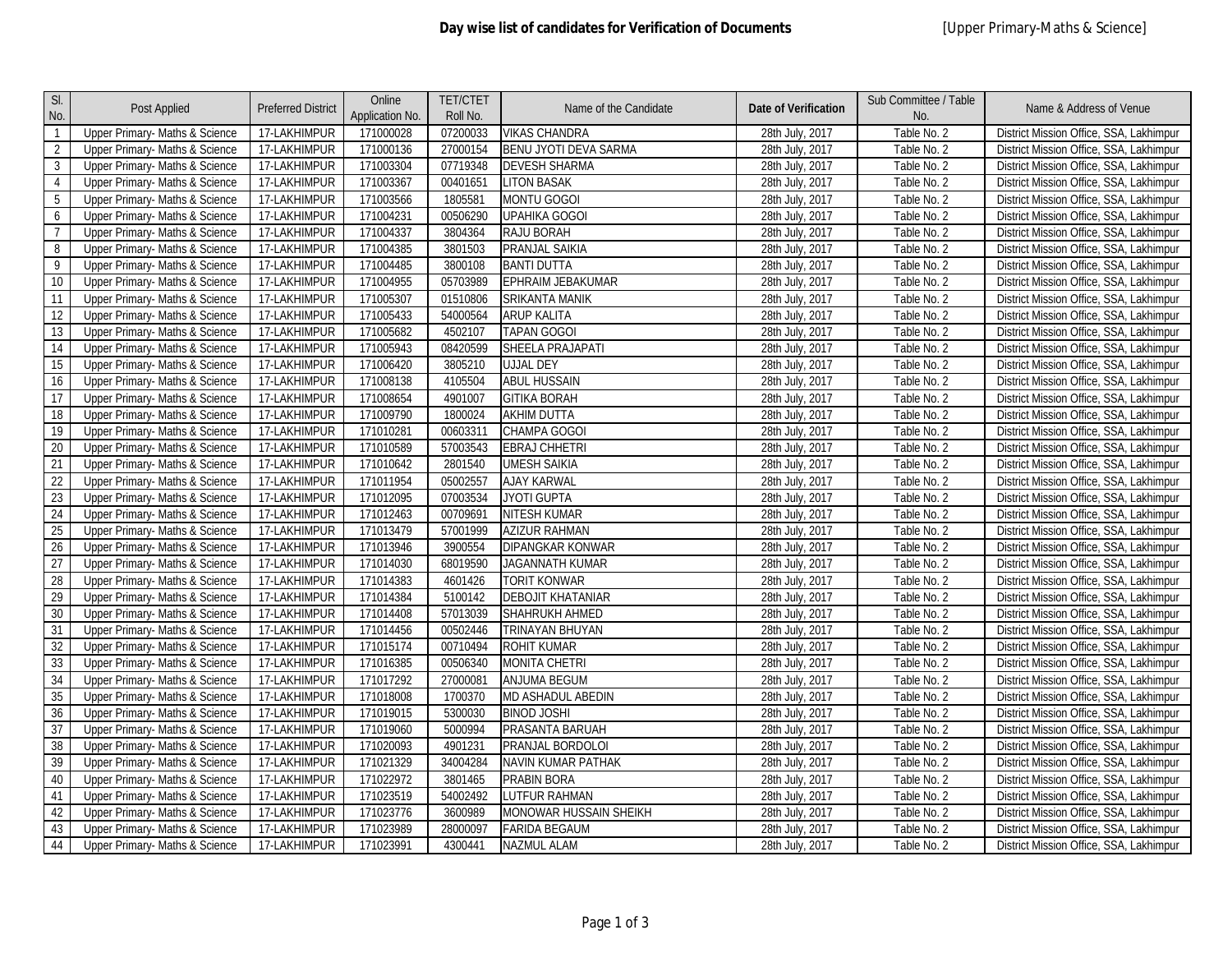| SI.<br>No.      | Post Applied                   | <b>Preferred District</b> | Online<br>Application No. | <b>TET/CTET</b><br>Roll No. | Name of the Candidate         | <b>Date of Verification</b> | Sub Committee / Table<br>No. | Name & Address of Venue                 |
|-----------------|--------------------------------|---------------------------|---------------------------|-----------------------------|-------------------------------|-----------------------------|------------------------------|-----------------------------------------|
| 45              | Upper Primary- Maths & Science | 17-LAKHIMPUR              | 171024405                 | 57004705                    | <b>SAMAR ALI</b>              | 28th July, 2017             | Table No. 2                  | District Mission Office, SSA, Lakhimpur |
| 46              | Upper Primary- Maths & Science | 17-LAKHIMPUR              | 171024658                 | 1200771                     | KISHORE KUMAR DEKA            | 28th July, 2017             | Table No. 2                  | District Mission Office, SSA, Lakhimpur |
| 47              | Upper Primary- Maths & Science | 17-LAKHIMPUR              | 171024684                 | 5400665                     | NARMENDRA DUBEY               | 28th July, 2017             | Table No. 2                  | District Mission Office, SSA, Lakhimpur |
| 48              | Upper Primary- Maths & Science | 17-LAKHIMPUR              | 171026652                 | 3900230                     | KHIRANANDA DUTTA              | 28th July, 2017             | Table No. 2                  | District Mission Office, SSA, Lakhimpur |
| 49              | Upper Primary- Maths & Science | 17-LAKHIMPUR              | 171026806                 | 1802134                     | <b>UDDIP GOGOI</b>            | 28th July, 2017             | Table No. 2                  | District Mission Office, SSA, Lakhimpur |
| 50              | Upper Primary- Maths & Science | 17-LAKHIMPUR              | 171027723                 | 3801465                     | PRABIN BORA                   | 28th July, 2017             | Table No. 2                  | District Mission Office, SSA, Lakhimpur |
| 51              | Upper Primary- Maths & Science | 17-LAKHIMPUR              | 171028098                 | 08232734                    | KAMLESH MUMAR MAURYA          | 28th July, 2017             | Table No. 3                  | District Mission Office, SSA, Lakhimpur |
| 52              | Upper Primary- Maths & Science | 17-LAKHIMPUR              | 171028572                 | 06919698                    | <b>AJAY KUMAR</b>             | 28th July, 2017             | Table No. 3                  | District Mission Office, SSA, Lakhimpur |
| 53              | Upper Primary- Maths & Science | 17-LAKHIMPUR              | 171029474                 | 4900997                     | <b>DURGA SUNAR</b>            | 28th July, 2017             | Table No. 3                  | District Mission Office, SSA, Lakhimpur |
| 54              | Upper Primary- Maths & Science | 17-LAKHIMPUR              | 171029640                 | 4900189                     | <b>GOJEN BORAH</b>            | 28th July, 2017             | Table No. 3                  | District Mission Office, SSA, Lakhimpur |
| 55              | Upper Primary- Maths & Science | 17-LAKHIMPUR              | 171029840                 | 00500440                    | <b>PAWAN PRASAD</b>           | 28th July, 2017             | Table No. 3                  | District Mission Office, SSA, Lakhimpur |
| 56              | Upper Primary- Maths & Science | 17-LAKHIMPUR              | 171030097                 | 3800338                     | DHRUBA JYOTI NATH             | 28th July, 2017             | Table No. 3                  | District Mission Office, SSA, Lakhimpur |
| 57              | Upper Primary- Maths & Science | 17-LAKHIMPUR              | 171030451                 | 27000287                    | <b>GUPAL TALUKDAR</b>         | 28th July, 2017             | Table No. 3                  | District Mission Office, SSA, Lakhimpur |
| 58              | Upper Primary- Maths & Science | 17-LAKHIMPUR              | 171030512                 | 58008597                    | TRISHNAJYOTI KALITA           | 28th July, 2017             | Table No. 3                  | District Mission Office, SSA, Lakhimpur |
| 59              | Upper Primary- Maths & Science | 17-LAKHIMPUR              | 171030565                 | 3805306                     | DEEPJYOTI SHARMA              | 28th July, 2017             | Table No. 3                  | District Mission Office, SSA, Lakhimpur |
| 60              | Upper Primary- Maths & Science | 17-LAKHIMPUR              | 171031310                 | 3900620                     | <b>UJJAL KUMAR GOGOI</b>      | 28th July, 2017             | Table No. 3                  | District Mission Office, SSA, Lakhimpur |
| 61              | Upper Primary- Maths & Science | 17-LAKHIMPUR              | 171032492                 | 2801518                     | TARUN KR BORAH                | 28th July, 2017             | Table No. 3                  | District Mission Office, SSA, Lakhimpur |
| 62              | Upper Primary- Maths & Science | 17-LAKHIMPUR              | 171032598                 | 2400441                     | LACHIT PHUKAN                 | 28th July, 2017             | Table No. 3                  | District Mission Office, SSA, Lakhimpur |
| 63              | Upper Primary- Maths & Science | 17-LAKHIMPUR              | 171032701                 | 00604037                    | KRISHNA JYOTI BORAH           | 28th July, 2017             | Table No. 3                  | District Mission Office, SSA, Lakhimpur |
| 64              | Upper Primary- Maths & Science | 17-LAKHIMPUR              | 171032777                 | 3900444                     | PUSPADHAR BARUAH              | 28th July, 2017             | Table No. 3                  | District Mission Office, SSA, Lakhimpur |
| 65              | Upper Primary- Maths & Science | 17-LAKHIMPUR              | 171032868                 | 57003733                    | <b>FARUK AHMED</b>            | 28th July, 2017             | Table No. 3                  | District Mission Office, SSA, Lakhimpur |
| 66              | Upper Primary- Maths & Science | 17-LAKHIMPUR              | 171032914                 | 57004799                    | <b>IMTIAZ AL AMIN</b>         | 28th July, 2017             | Table No. 3                  | District Mission Office, SSA, Lakhimpur |
| 67              | Upper Primary- Maths & Science | 17-LAKHIMPUR              | 171033073                 | 57012080                    | SAHAB UDDIN                   | 28th July, 2017             | Table No. 3                  | District Mission Office, SSA, Lakhimpur |
| 68              | Upper Primary- Maths & Science | 17-LAKHIMPUR              | 171033284                 | 57009734                    | NURUZ ZAMAN                   | 28th July, 2017             | Table No. 3                  | District Mission Office, SSA, Lakhimpur |
| 69              | Upper Primary- Maths & Science | 17-LAKHIMPUR              | 171033932                 | 3803050                     | <b>JITU PARNA BHATTA</b>      | 28th July, 2017             | Table No. 3                  | District Mission Office, SSA, Lakhimpur |
| $\overline{70}$ | Upper Primary- Maths & Science | 17-LAKHIMPUR              | 171033951                 | 4802490                     | JOGEN CHANDRA DHAR            | 28th July, 2017             | Table No. 3                  | District Mission Office, SSA, Lakhimpur |
| $\overline{71}$ | Upper Primary- Maths & Science | 17-LAKHIMPUR              | 171034350                 | 57000497                    | ABUL KALAM MUHAMMED AMANULLAH | 28th July, 2017             | Table No. 3                  | District Mission Office, SSA, Lakhimpur |
| $\overline{72}$ | Upper Primary- Maths & Science | 17-LAKHIMPUR              | 171034890                 | 06404556                    | <b>VIKRAM PAL</b>             | 28th July, 2017             | Table No. 3                  | District Mission Office, SSA, Lakhimpur |
| 73              | Upper Primary- Maths & Science | 17-LAKHIMPUR              | 171035299                 | 1701830                     | MD MOHA ALAM AHMED            | 28th July, 2017             | Table No. 3                  | District Mission Office, SSA, Lakhimpur |
| 74              | Upper Primary- Maths & Science | 17-LAKHIMPUR              | 171036728                 | 09007772                    | <b>GOPAL YADAV</b>            | 28th July, 2017             | Table No. 3                  | District Mission Office, SSA, Lakhimpur |
| 75              | Upper Primary- Maths & Science | 17-LAKHIMPUR              | 171037421                 | 07022516                    | <b>SHIVANI PANDEY</b>         | 28th July, 2017             | Table No. 3                  | District Mission Office, SSA, Lakhimpur |
| 76              | Upper Primary- Maths & Science | 17-LAKHIMPUR              | 171037632                 | 2202458                     | RITUPARNA PHUKAN              | 28th July, 2017             | Table No. 3                  | District Mission Office, SSA, Lakhimpur |
| $\overline{77}$ | Upper Primary- Maths & Science | 17-LAKHIMPUR              | 171037776                 | 27000247                    | <b>DOLEE SAIKIA</b>           | 28th July, 2017             | Table No. 3                  | District Mission Office, SSA, Lakhimpur |
| 78              | Upper Primary- Maths & Science | 17-LAKHIMPUR              | 171038641                 | 57001697                    | <b>ASHISH SAHU</b>            | 28th July, 2017             | Table No. 3                  | District Mission Office, SSA, Lakhimpur |
| 79              | Upper Primary- Maths & Science | 17-LAKHIMPUR              | 171038690                 | 07409066                    | <b>PURUSHOTTAM</b>            | 28th July, 2017             | Table No. 3                  | District Mission Office, SSA, Lakhimpur |
| 80              | Upper Primary- Maths & Science | 17-LAKHIMPUR              | 171038854                 | 08421059                    | <b>VINOD KUMAR GAUR</b>       | 28th July, 2017             | Table No. 3                  | District Mission Office, SSA, Lakhimpur |
| 81              | Upper Primary- Maths & Science | 17-LAKHIMPUR              | 171039346                 | 07913147                    | <b>VIJAY KUMAR GUPTA</b>      | 28th July, 2017             | Table No. 3                  | District Mission Office, SSA, Lakhimpur |
| 82              | Upper Primary- Maths & Science | 17-LAKHIMPUR              | 171039508                 | 01611457                    | <b>NEERAJ KUMAR</b>           | 28th July, 2017             | Table No. 3                  | District Mission Office, SSA, Lakhimpur |
| 83              | Upper Primary- Maths & Science | 17-LAKHIMPUR              | 171040208                 | 57009718                    | <b>MD NURUL ISLAM</b>         | 28th July, 2017             | Table No. 3                  | District Mission Office, SSA, Lakhimpur |
| 84              | Upper Primary- Maths & Science | 17-LAKHIMPUR              | 171040308                 | 1804348                     | NITUL GOGOI                   | 28th July, 2017             | Table No. 3                  | District Mission Office, SSA, Lakhimpur |
| 85              | Upper Primary- Maths & Science | 17-LAKHIMPUR              | 171040360                 | 4502995                     | <b>LAKHAN DUTTA</b>           | 28th July, 2017             | Table No. 3                  | District Mission Office, SSA, Lakhimpur |
| 86              | Upper Primary- Maths & Science | 17-LAKHIMPUR              | 171040361                 | 3805169                     | <b>TARUN GOGOI</b>            | 28th July, 2017             | Table No. 3                  | District Mission Office, SSA, Lakhimpur |
| 87              | Upper Primary- Maths & Science | 17-LAKHIMPUR              | 171040875                 | 4504585                     | PULINDRA KALITA               | 28th July, 2017             | Table No. 3                  | District Mission Office, SSA, Lakhimpur |
| 88              | Upper Primary- Maths & Science | 17-LAKHIMPUR              | 171040923                 | 27000039                    | <b>AFAZUDDIN AHMED</b>        | 28th July, 2017             | Table No. 3                  | District Mission Office, SSA, Lakhimpur |